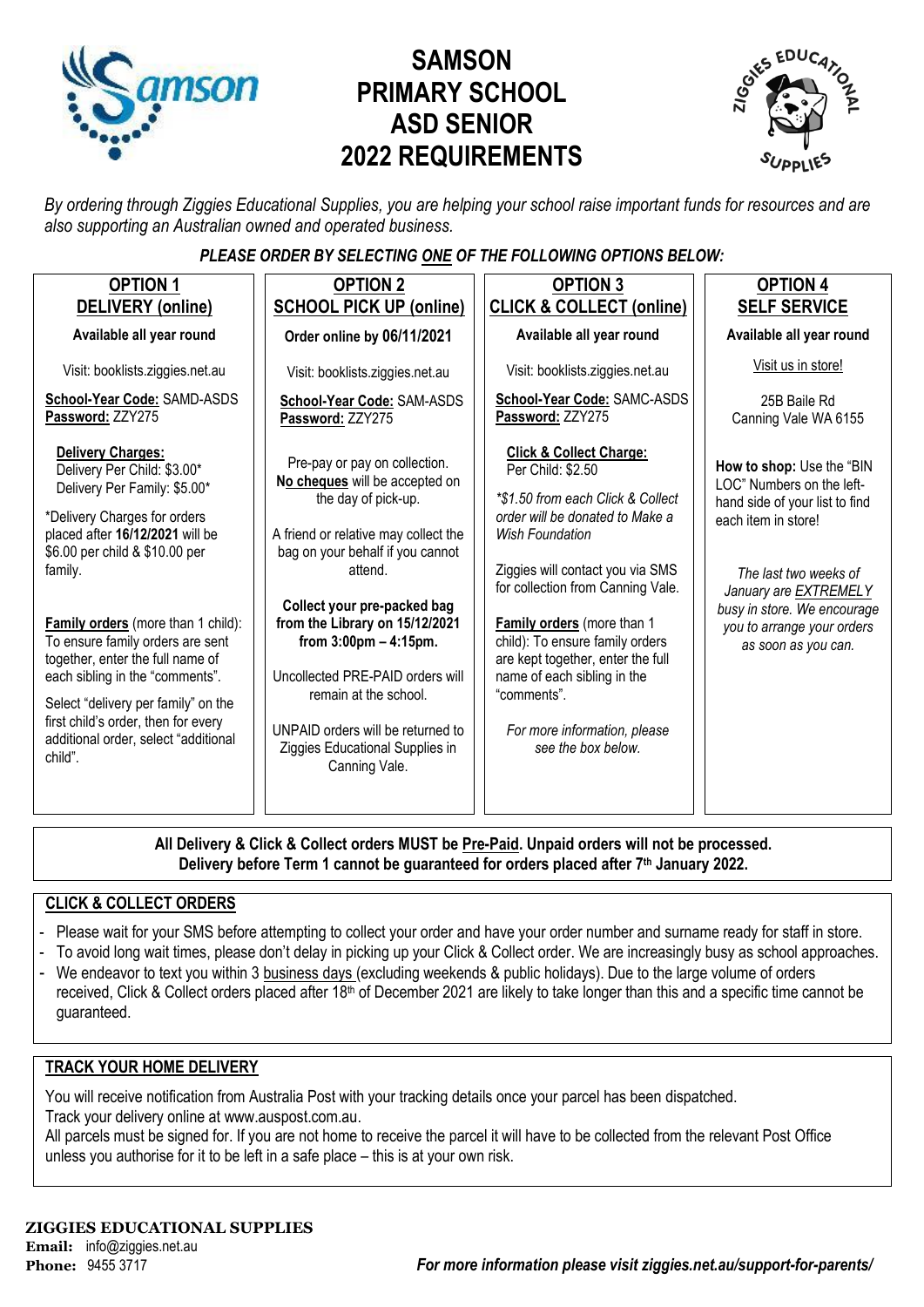

### **MISSING ITEMS**

Please ensure that you open your parcel and check your order as soon as you receive it. If you have any items missing from your pack that are not listed as being on back order, PLEASE NOTIFY US WITHIN 14 DAYS OF RECEIVING your order by emailing info@ziggies.net.au.

*Any claims made after this date will not be accepted.*

## **REFUNDS**

- Refunds will be granted for textbooks/workbooks on your Requirements List that are in **PERFECT** condition up to the **14th February 2022** or **14 days from date of purchase** (whichever is the latter). PERFECT condition = still wrapped in packaging, no name written on, no bent corners, no book covering.
- **NO REFUNDS WILL BE GIVEN FOR DIGITAL PRODUCTS.**
- Ziggies will gladly refund or exchange any items deemed faulty from the manufacturer.
- **NO REFUNDS WILL BE ISSUED FOR ITEMS MARKED WITH A #, THESE ITEMS ARE FIRM SALE.**

**Please note: A refund or exchange cannot be given if the receipt is not presented.**

| <b>Store Trading Hours:</b>                                                                                                                                                                                                                                                        |                                                                                                                                                                                                     | <b>Store locations:</b>                                                                                                                                                                                                                                                   |
|------------------------------------------------------------------------------------------------------------------------------------------------------------------------------------------------------------------------------------------------------------------------------------|-----------------------------------------------------------------------------------------------------------------------------------------------------------------------------------------------------|---------------------------------------------------------------------------------------------------------------------------------------------------------------------------------------------------------------------------------------------------------------------------|
| Mon – Fri                                                                                                                                                                                                                                                                          | $9:00$ am $-5:00$ pm                                                                                                                                                                                | 25B Baile Rd<br>$\bullet$<br>Canning Vale WA 6155                                                                                                                                                                                                                         |
| Saturday                                                                                                                                                                                                                                                                           | $9:00$ am $-1:00$ pm                                                                                                                                                                                |                                                                                                                                                                                                                                                                           |
| <b>Extended hours:</b><br>Sat 8 <sup>th</sup> Jan<br>Sat 15 <sup>th</sup> Jan<br>Sat 22 <sup>nd</sup> Jan<br>Thurs 27 <sup>th</sup> Jan<br>Fri 28 <sup>th</sup> Jan<br>Sat 29 <sup>th</sup> Jan<br>Sun 30 <sup>th</sup> Jan<br>Mon 31 <sup>st</sup> Jan<br>Sat 5 <sup>th</sup> Feb | $9:00$ am $-3:00$ pm<br>$9:00$ am $-3:00$ pm<br>$9:00$ am $-5:00$ pm<br>$8:00am - 6:00pm$<br>$8:00am - 6:00pm$<br>$9:00am - 5:00pm$<br>$11:00am - 4:00pm$<br>$8:00am - 6:00pm$<br>$9:00am - 3:00pm$ | <b>Parking:</b> Please be aware that there is limited parking in the<br>last two weeks of January. Please be respectful of<br>neighbouring businesses.<br>To avoid parking issues, we strongly encourage you to visit<br>our store earlier or select the delivery option. |
| * Christmas Eve (24th Dec) 9:00am-3:00pm<br>* Closed all public holidays (i.e. Christmas Day,<br>Boxing Day, New Year's Day, Australia Day etc.)                                                                                                                                   |                                                                                                                                                                                                     |                                                                                                                                                                                                                                                                           |

### **Covid-19**

Due to the current situation with Covid-19, we will be monitoring and restricting (if necessary) the number of customers in store for the safety of our customers and staff. If you are visiting our stores in the last 2 weeks of January, please be aware that you may need to wait in line to enter our stores for self-service, so please limit the number of family members you bring with you. We highly recommend that you visit before this time. All customers will be required to sign in using the Safe WA App or the manual register.

### **Plastic Bags**

We encourage you to bring re-usable bags into store if doing self-service. Re-usable plastic and fabric bags will be available to purchase if required.

#### **Parents to Supply**

1x Homework Satchel (Available from the P&C Uniform Shop) 1x Art Shirt 4x Boxes of Tissues (200's) 1x Library Bag 1x Homework Satchel (Available from P & C Uniform Shop) 1x pack of Anti-bacterial wipes

#### **ZIGGIES EDUCATIONAL SUPPLIES**

**Email:** info@ziggies.net.au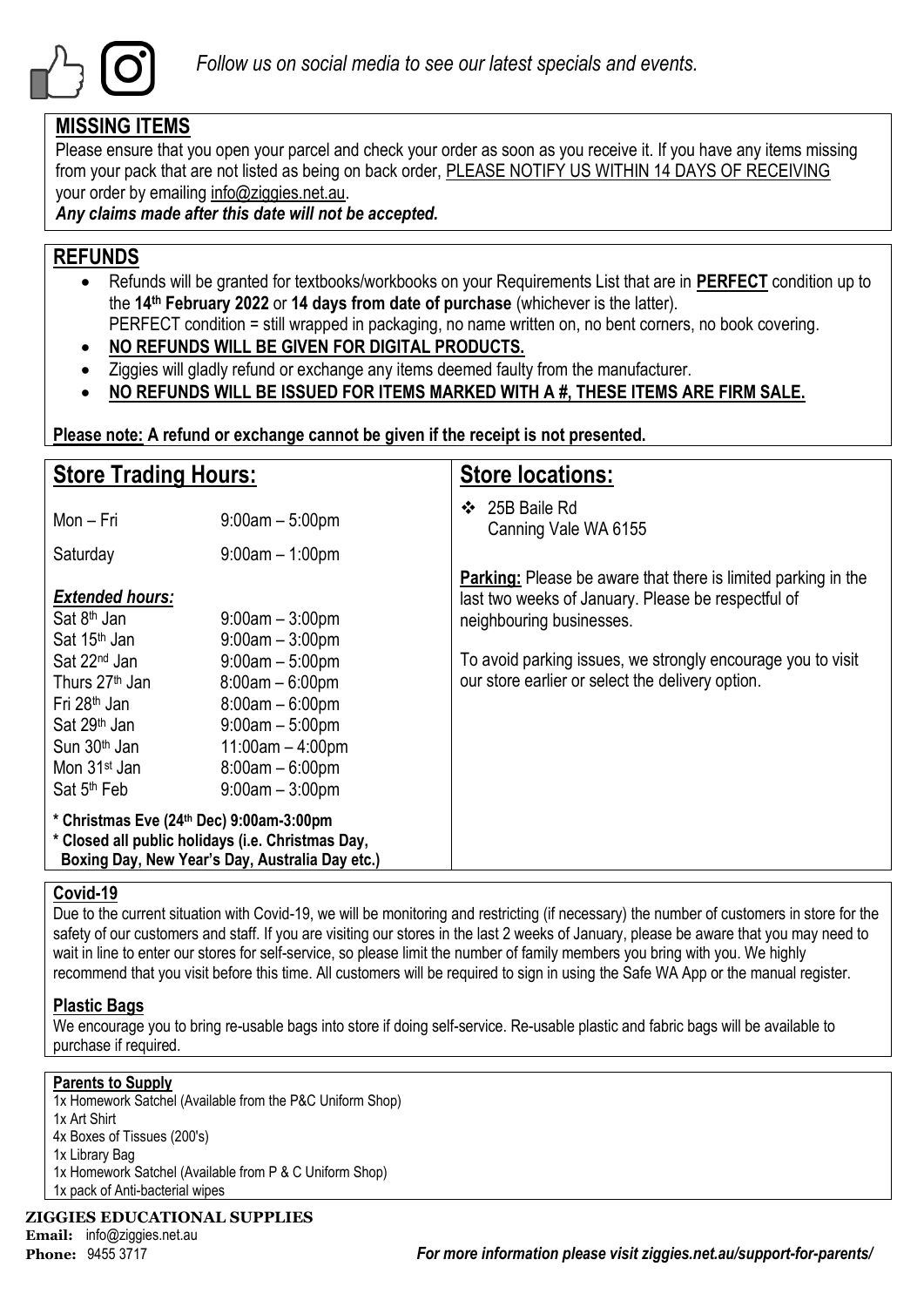## **SAMSON PRIMARY SCHOOL ASD SENIOR 2022**

**Student Name:** \_\_\_\_\_\_\_\_\_\_\_\_\_\_\_\_\_\_\_\_\_\_\_\_\_\_\_ **Parent Name: \_\_\_\_\_\_\_\_\_\_\_\_\_\_\_\_\_\_\_\_\_\_\_\_\_\_\_\_\_\_\_\_\_\_\_\_\_\_\_**

**Parent Contact #:**  $\qquad \qquad$  **Email Contact:**  $\qquad \qquad$ 

#### *PLEASE TICK THE ITEMS YOU WISH TO PURCHASE*

| <b>BIN LOC</b> | <b>ITEM</b>                                                                                                                              |                        |                             | QTY PRICE EA TOTAL |                   |
|----------------|------------------------------------------------------------------------------------------------------------------------------------------|------------------------|-----------------------------|--------------------|-------------------|
|                | PERSONAL ITEMS FOR STUDENT USE                                                                                                           |                        |                             |                    |                   |
| 0004*          | Art Folio A2 Kraft 125gsm (supplied in bulk to school)                                                                                   |                        | $\mathbf 1$                 | 1.95               | 1.95              |
| 0035           | Binder A4 2D 38mm Insert Blue                                                                                                            |                        | $\overline{c}$              | \$5.85             | \$11.70           |
| 0098           | Clipfolder A4 PE Black                                                                                                                   |                        | $\mathbf{1}$                | \$4.15             | \$4.15            |
| 0117           | # Crayons Staedtler Noris Club Twister 12                                                                                                |                        | 1                           | \$5.95             | \$5.95            |
| 0122           | # Diary Student Dated 2022                                                                                                               |                        | $\mathbf{1}$                | \$2.10             | \$2.10            |
| 0130           | Display Book A4 20 Inserts Black                                                                                                         |                        | $\overline{c}$              | \$1.95             | \$3.90            |
| 0169           | Document Wallet A4 With Button Blue                                                                                                      |                        | $\mathfrak{Z}$              | \$1.35             | \$4.05            |
| 0194*          | # Earbuds Verbatim Urban Sound                                                                                                           |                        | $\mathbf 1$                 | \$8.70             | \$8.70            |
| 0196           | Eraser Large Vinyl                                                                                                                       |                        | 4                           | \$0.55             | \$2.20            |
| 0250           | # Glue Stick Artline 40g Purple                                                                                                          |                        | 4                           | \$2.65             | \$10.60           |
| 0286           | # Highlighter Maped Green                                                                                                                |                        | $\mathbf{1}$                | \$1.45             | \$1.45            |
| 0287           | # Highlighter Maped Orange                                                                                                               |                        | 1                           | \$1.45             | \$1.45            |
| 0289           | # Highlighter Maped Yellow                                                                                                               |                        | 1                           | \$1.45             | \$1.45            |
| 0295           | # Marker Artline 70 Black                                                                                                                |                        | 1                           | \$3.50             | \$3.50            |
| 0391           | # Pen Artline 200 0.4mm Red                                                                                                              |                        | $\mathbf{1}$                | \$3.35             | \$3.35            |
| 0402           | # Pen Fineliner Artline Supreme 0.4mm Black                                                                                              |                        | 2                           | \$2.60             | \$5.20            |
| 0406           | # Pen Medium Point Artline 8210 Blue                                                                                                     |                        | $\mathfrak{Z}$              | \$0.45             | \$1.35            |
| 0407           | # Pen Medium Point Artline 8210 Red                                                                                                      |                        | 3                           | \$0.45             | \$1.35            |
| 0411           | # Pen Pilot Frixion BL-FR7 Erasable Gel BP Blue                                                                                          |                        | $\overline{2}$              | \$3.80             | \$7.60            |
| 0418           | Pencil Case Zip Top Micador 235x130mm                                                                                                    |                        | 1                           | \$2.30             | \$2.30            |
| 0420           | Pencil Coloured Columbia 12                                                                                                              |                        | $\overline{2}$              | \$2.95             | \$5.90            |
| 0442           | Pencil Goldfaber Deluxe HB                                                                                                               |                        | 8                           | \$0.60             | \$4.80            |
| 0468           | Pencil Sharpener Double Metal Maped Tonic                                                                                                |                        | $\overline{2}$              | \$5.60             | \$11.20           |
| 0506           | Ruler Wooden 30cm (No inches)                                                                                                            |                        | $\overline{c}$              | \$0.80             | \$1.60            |
| 0511           | Scissors Maped School 210mm                                                                                                              |                        | $\mathbf{1}$                | \$2.80             | \$2.80            |
|                | If your child is left handed, please select the scissors below                                                                           |                        |                             |                    |                   |
| 0517           | Scissors Celco 165mm Left Handed Green Handle                                                                                            |                        | $\pmb{0}$<br>$\overline{c}$ | \$2.25<br>\$3.55   | \$0.00            |
| 0545<br>1085*  | Tack Blu Bostik 75g<br>Laminating Pouch A4 75mic Pack 100                                                                                |                        | $\mathbf{1}$                | \$11.95            | \$7.10<br>\$11.95 |
| 1123*          |                                                                                                                                          |                        |                             | \$5.25             | \$5.25            |
| 1184*          | # Marker Whiteboard Expo Bullet Assorted Pack 4<br>Pencil Case Mesh 340x135mm                                                            |                        | 1<br>$\mathbf{1}$           | \$3.00             | \$3.00            |
| 1216*          | Photocopy Paper Reflex A4 80gsm White (supplied in bulk to school)                                                                       |                        | 1                           | \$6.95             | \$6.95            |
| 1617*          | # USB Thumbdrive Verbatim Slider 32GB (available behind the counter at Ziggies)                                                          |                        | $\mathbf{1}$                | \$9.95             | \$9.95            |
| С              | Samson PS Maths and Literacy Books                                                                                                       |                        | 1                           | \$65.00            | \$65.00           |
|                | <b>SUBTOTAL</b>                                                                                                                          |                        |                             |                    | \$219.80          |
|                |                                                                                                                                          |                        |                             |                    |                   |
|                | PLEASE TICK IF ALL OF THE ITEMS ABOVE TO BE PURCHASED<br><b>VOLUNTARY CONTRIBUTIONS</b>                                                  |                        |                             |                    |                   |
| C              | Samson Primary Contribution Per Child                                                                                                    |                        | 1                           | \$60.00            | \$60.00           |
|                |                                                                                                                                          |                        |                             |                    | \$50.00           |
|                |                                                                                                                                          |                        |                             |                    |                   |
|                | <b>PARENTS TO SUPPLY</b>                                                                                                                 | <b>GRAND TOTAL: \$</b> |                             |                    |                   |
| 1x Art Shirt   |                                                                                                                                          |                        |                             |                    |                   |
| C              | Samson Primary P&C Contribution (Per Family)<br>1x Homework Satchel (Available from the P&C Uniform Shop)<br>4x Boxes of Tissues (200's) |                        | 1                           | \$50.00            |                   |

1x Library Bag

1x Pack of Anti-Bacterial Wipes

**PLEASE LABEL ALL ITEMS WITH YOUR CHILD'S NAME AND SEND THE WHOLE ORDER TO SCHOOL.**

*PLEASE TURN OVER FOR PAYMENT DETAILS*